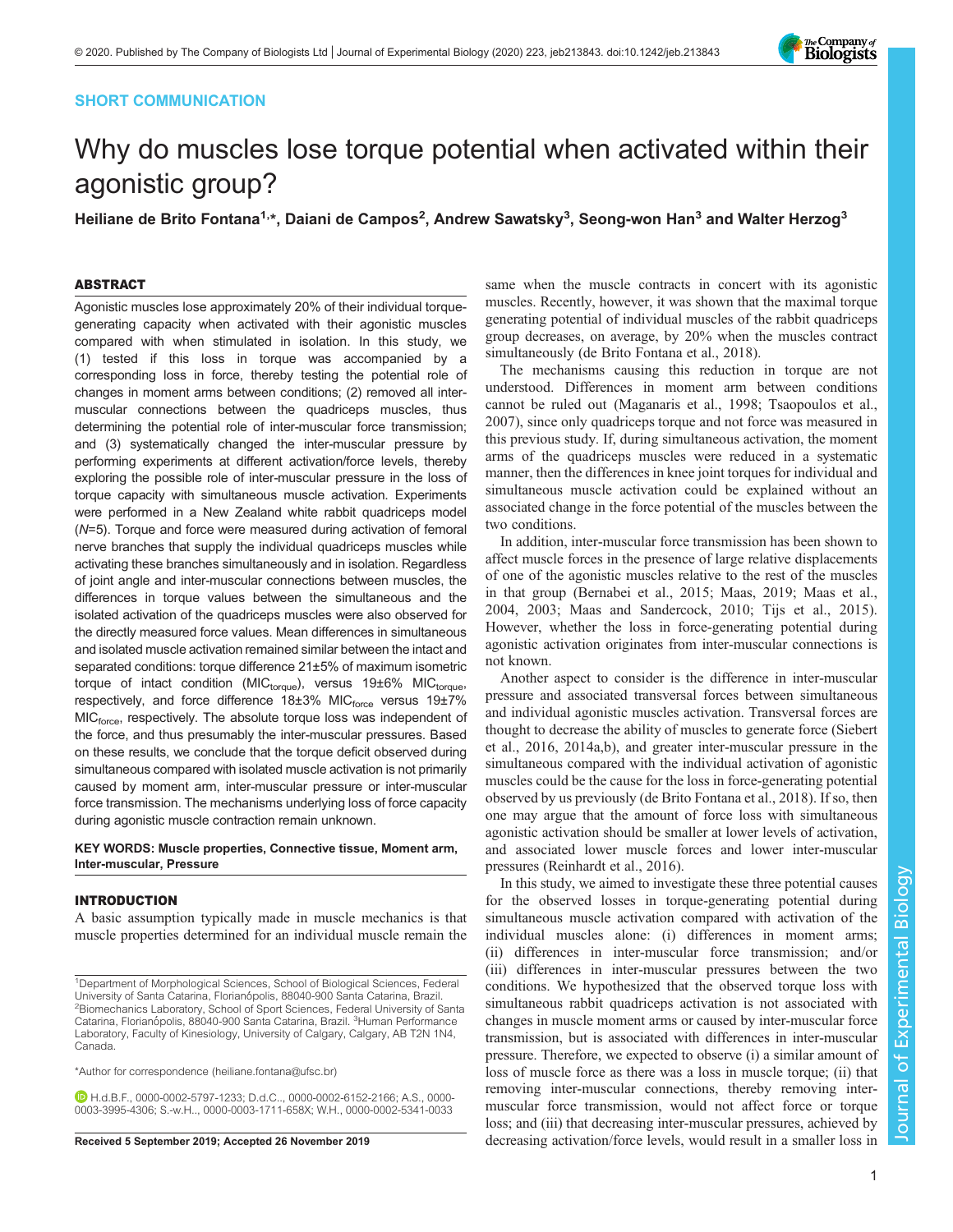torque-generating potential of quadriceps muscles during simultaneous compared with isolated activation.

# MATERIALS AND METHODS

Five female New Zealand white rabbits were used in this study (age, 10–12 months; strain=HRA[NVW]SPF; and average body mass, 4.0 kg). All procedures were approved by the University of Calgary Animal Ethics Committee.

## Animal preparation

Before the experiment, rabbits were tranquillized with 1 ml kg<sup>-1</sup> Atravet (25 mg ml−<sup>1</sup> ; Vetoquionol NA. Inc., Lavaltrie, QC, Canada) and held under anesthesia with a 2% isoflurane/oxygen mixture. After completion of the experiments, animals were euthanized with an overdose injection of Euthanyl (MTC Pharmaceuticals; Cambridge, ON, Canada). The branches of the femoral nerve responsible for the innervation of vastus lateralis (VL), vastus medialis (VM) and rectus femoris (RF) muscles were carefully dissected, and one custom-designed, nerve cuff type electrode was placed on each of the three nerve branches ([Han et al., 2019](#page-4-0)). To avoid cross-talk between the stimulating electrodes, Kwik-Cast (World Precision Instruments, Saraota, FL, USA) was placed around the nerve cuffs ([Han et al., 2019](#page-4-0)). During the experiments, rabbits were fixed in a stereotaxic frame ([Sawatsky et al., 2012\)](#page-4-0) in a supine position. The pelvis and femoral epicondyles were pinned to keep the hip at a flexion angle of 130–140 deg.

### Experimental protocol

VL, VM and RF muscles were stimulated through electrical stimulation of the corresponding nerves using a dual output stimulator (Grass S8800, Astro/Med Inc., Longueil, QC, Canada) in four experimental conditions: VL nerve branch activation alone, VM nerve branch activation alone, RF nerve branch activation alone and activation of all three nerve branches together. Knee extensor torques were measured using a torsional load cell and a servomotor (Parker Hannifin Corporation, Irwin, PA, USA) using Windaq data collection software (Dataq Instruments, Akron; collection card, DI-400, 12 bit) and a customized MATLAB program (The MathWorks, Natick, MA, USA).

Cross-talk in this study was avoided by visual and tactile inspection of the muscles during all isolated contractions of VL, VM and RF and by carefully examining the torque–voltage recruitment curves for each individual muscle. The examination of torque–voltage curves confirmed that the voltage applied during the experiments was well within the safety margin and considerably below the intensity required to activate neighboring muscles through cross-talk [\(Han et al., 2019\)](#page-4-0). Knee extensor torques using this preparation are highly repeatable with a correlation coefficient of 0.99 for three consecutive contractions at 90 deg of knee angle [\(Han et al., 2019](#page-4-0)).

Three of the five rabbits also underwent a submaximal activation testing protocol. For these animals, the knee was maintained at a 90 deg angle for all activation levels. Varying activation and force levels were achieved by stimulating the muscles at frequencies ranging from 20 to 100 Hz, except for VM where the minimum frequency of stimulation varied from 40 Hz  $(N=2)$  to 55 Hz  $(N=1)$ because of the low VM forces and the difficulties in measuring torque reliably below these frequencies. A pause of 2 min was allowed between contractions to minimize fatigue and avoid potentiation effects caused by irregular inter-stimulation intervals.

For two rabbits, maximal activation testing was also performed at different muscle lengths corresponding to knee flexion angles ranging from 40 deg to 120 deg, with the muscles intact initially, and then with the muscles separated by removing all inter-muscular connections through blunt dissection. To ensure that there were no adhesions formed between muscles following blunt separation, the separated muscles were covered in mineral oil to allow for 'frictionless' movement between muscle surfaces. To measure the resultant knee joint extensor torques and the associated knee extensor forces, an implantable force transducer (IFT) [\(Herzog](#page-4-0) [et al., 1996a](#page-4-0),[b; Korvick et al., 1996](#page-4-0); [Xu et al., 1992\)](#page-4-0) was used to measure muscle force. A small incision was made in the patellar tendon to insert the IFT.

## Data analysis

The torque and force obtained in each condition was normalized, respectively, to the torque and force obtained at the angle of maximum force during simultaneous activation with the muscles intact (non-separated muscles) [% maximum isometric contraction (%MIC)]. The total knee extensor torque was compared at the different activation levels between two conditions referred to as SUM and SIM. The SUM torque was obtained by adding the torques produced by VL, VM and RF when these muscles were stimulated in isolation, and the SIM torque was obtained when all three muscles (VL, VM, RF) were activated simultaneously using identical stimulation as for the SUM conditions. The difference between SUM and SIM was compared across all experimental conditions.

In order to investigate possible changes in moment arm between the SUM and SIM conditions, torque was divided by force and compared before and after blunt separation of the inter-muscular connections (intact×separated). The effect of submaximal activation (changing inter-muscular pressures) on the difference between SUM and SIM was analyzed based on a linear regression equation between torque differences and torque level (i.e. torque during simultaneous contraction) for each individual animal data  $(R^2$  and slope) and for pooled data. This analysis was conducted for absolute differences, SUM−SIM (Nm), and for relative differences, which were normalized to the torque produced at each activation level, (SUM−SIM)/SUM. In addition, the association between torque level (across submaximal contractions) and torque differences was assessed using Spearman correlations  $(P<0.05)$  of rabbit pooled data  $(N=3)$ .

# RESULTS AND DICUSSION

The sum of the maximum torque capacity for the isolated stimulation of VL, VM and RF (SUM) exceeded the maximum torque capacity for simultaneous stimulation (SIM) of all muscles of the agonist group by 10–50% across all levels of activation ([Fig. 1](#page-2-0)A) and angles [\(Fig. 1](#page-2-0)B). Removing the inter-muscular connections between VL, RF and VM did not eliminate the differences in torque production between SIM and SUM. For the intact condition, differences in torque averaged across angles were 17±6% of the maximum isometric torque for the intact condition  $(MIC_{torque})$  for rabbit 1 and  $25\pm5\%$  MIC<sub>torque</sub> for rabbit 2, and, for the separate condition,  $18\pm6\%$  MIC<sub>torque</sub> and  $19\pm5\%$  MIC<sub>torque</sub>, respectively. Regardless of joint angle and inter-muscular connections, differences in force were similar to those observed for torque: in the intact condition,  $14\pm4\%$  MIC<sub>force</sub> for rabbit 1 and  $21\pm2\%$  $MIC<sub>force</sub>$  for rabbit 2, and, in the separated condition,  $17\pm4\%$  $MIC<sub>force</sub>$  for rabbit 1 and 20 $\pm 8\%$  MIC<sub>force</sub> for rabbit 2. In [Fig. 2,](#page-2-0) we show an estimation of changes in moment arms across conditions.

We confirmed the previous result ([de Brito Fontana et al., 2018\)](#page-4-0) that simultaneous activation of the rabbit quadriceps muscles results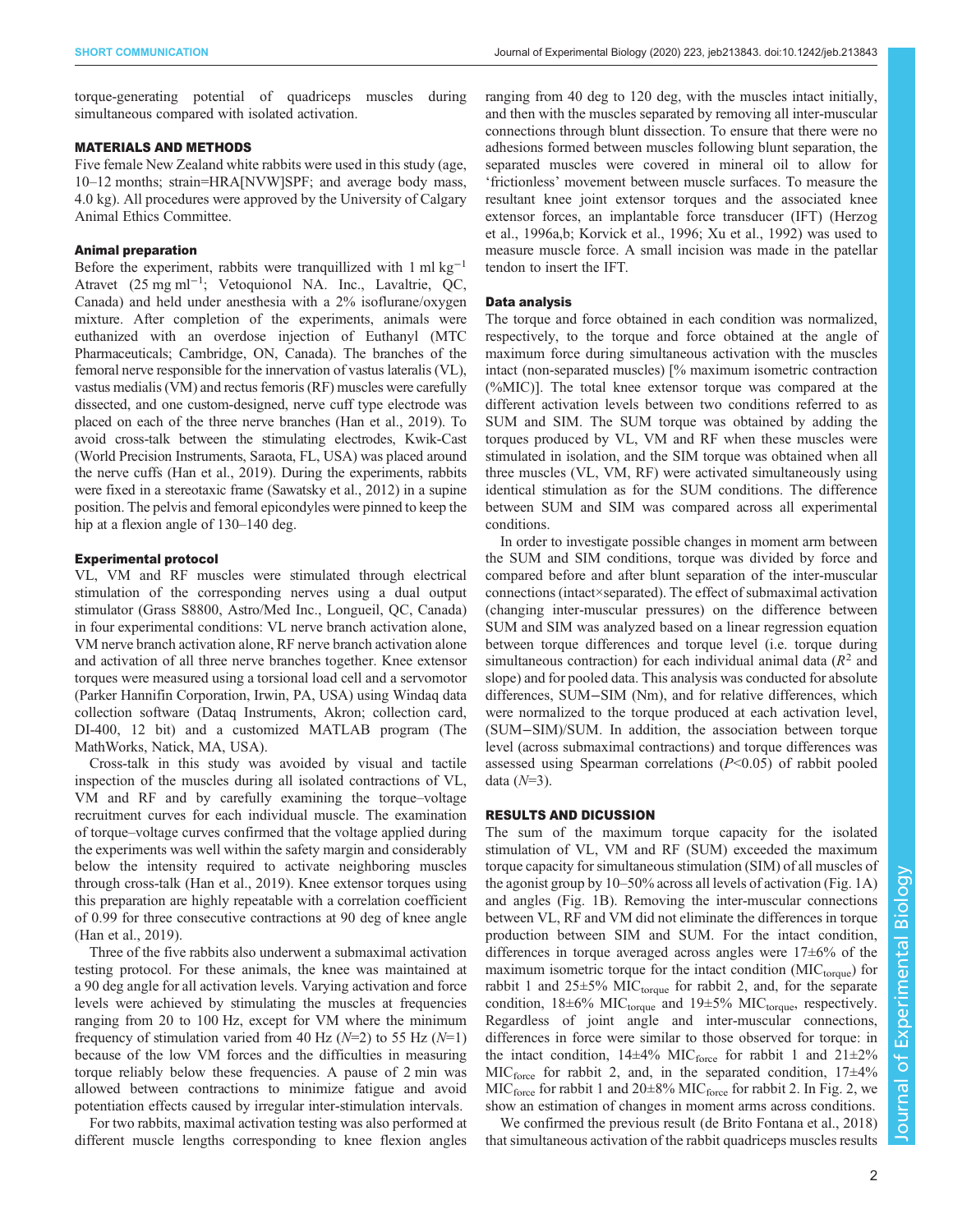<span id="page-2-0"></span>

Fig. 1. Exemplar individual rabbit data for knee extensor torques measured when the entire quadriceps muscle is stimulated simultaneously and individually. Experiments were performed at different frequencies of activation at 90 deg of knee flexion (A, N=1 of 3 rabbits) and at different knee angles (0 deg equals full knee extension) for a stimulation frequency of 100 Hz (B, N=1 of 2 rabbits). Knee extensor torque was measured when the entire quadriceps muscle was stimulated simultaneously (SIM) and individually (VL, vastus lateralis; VM, vastus medialis; RF, rectus femoris). The torque produced as a result of the sum of the individual muscle torques (SUM) was greater than that resulting from simultaneous stimulation of the quadriceps muscles using identical muscle activation. All results are for intact muscles (inter-muscular connections intact).

in a loss in torque and additionally showed that there is a corresponding loss in muscle force. In previous studies, it was not clear whether the loss in torque was caused by a change in moment arm between SIM and SUM. Moment arms of some muscles have been shown to change with force [\(Maganaris et al., 1998](#page-4-0); [Tsaopoulos et al., 2007\)](#page-4-0). Often, however, the changes observed are in the opposite direction of that which could explain the loss in torque. Our findings, of similar losses in knee extensor torques and directly measured knee extensor forces, suggest that moment arms did not change in a significant manner between the SIM and SUM conditions in our experiments. This result can also be observed by the superposition of moment arm data across conditions (Fig. 2).

It has been argued that inter-muscular force transmission may be an important component of force transmission of an entire muscle



Fig. 2. Ratio between torque and force at different knee joint angles for quadriceps muscles stimulated simultaneously (SIM) and individually (SUM). Data are shown for one rabbit (same as Fig. 1, right) for the intact condition (inter-muscular connections were intact) and the separated condition (where the inter-muscular connections were removed by blunt dissection). Although an increase in the ratio is observed as the knee is flexed, there is close overlap among curves, indicating that moment arms remained approximately the same across conditions.

group [\(Bernabei et al., 2015; Huijing and Baan, 2001; Maas and](#page-4-0) [Sandercock, 2010\)](#page-4-0). In the case of a rupture of one muscle for example ([Maas and Sandercock, 2008](#page-4-0)), force can be substantially transferred to the neighboring muscles through inter-muscular connections. However, the role of inter-muscular force transmission in a normal animal system when agonistic muscles contract and deform/displace in synchrony much less studied, thus functionally, the role of inter-muscular force transmission remains unclear.

In our study, removal of all inter-muscular connections between VL, VM and RF, and ensuring a virtually frictionless movement between the target muscles by the addition of mineral oil, did not eliminate the loss of torque/force in the SIM compared with the SUM condition. This finding does not exclude the possibility that extra-muscular force transmission pathways, as defined by [Maas](#page-4-0) [and Sandercock \(2010\)](#page-4-0) play a different function in the SIM and SUM conditions, but given the present evidence, this seems rather unlikely.

We hypothesized that the main cause for the observed differences in torque/force between the SIM and SUM conditions could be differences in the inter-muscular pressure. When stimulating all muscles simultaneously, there is likely a pressure buildup between the individual muscles of the agonistic group. [Reinhardt et al.](#page-4-0) [\(2016\)](#page-4-0) showed that inter-muscular pressure increases almost linearly with increasing muscle force for the rabbit triceps surae muscles, and the same is likely true for other muscle groups. In contrast, one would expect inter-muscular pressures to be small (negligible) if only a single muscle is activated at any given time.

[Siebert et al. \(2014b\)](#page-4-0) demonstrated that increasing the transverse pressure exerted on the rat gastrocnemius muscle by a plunger (from 1.3 N cm<sup>-2</sup> to 5.3 N cm<sup>-2</sup>) resulted in an almost linear decrease in muscle force (from 4.8% to 12.8%) and later showed that the loss in force is independent of the contact area but is associated with the magnitude of the transverse force exerted [\(Siebert et al., 2016](#page-4-0)). The resulting pressure values tested in their experiments are within the range of observed inter-muscular pressures in agonistic muscles [\(Reinhardt et al., 2016\)](#page-4-0) and produced losses in force in a similar range to what we and others observed with SIM contractions ([de Brito Fontana et al., 2018](#page-4-0); [Han](#page-4-0)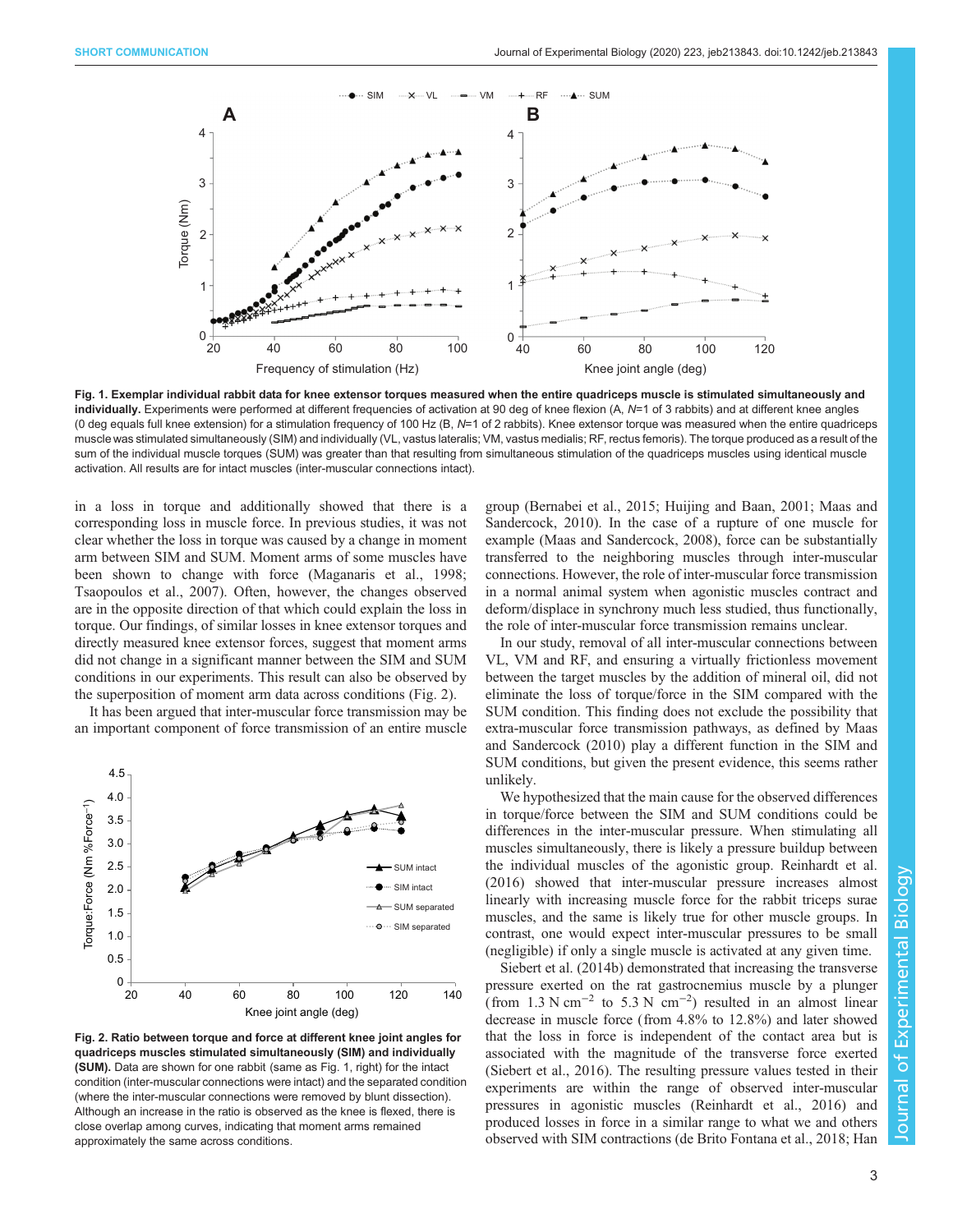[et al., 2019; Perreault et al., 2002](#page-4-0); [Tijs et al., 2014](#page-4-0)). Therefore, we expected an increasing difference in torque and force between SIM and SUM for increasing knee extensor forces. In contrast to our hypothesis, however, the relative torque deficit between the SIM and SUM conditions increased with decreasing levels of muscle force and associated decreases in inter-muscular pressures.

For submaximal contractions, there was a significant negative correlation (R=−0.72, P<0.001) between pooled data of knee extensor torque and the percent difference in torque generating potential between SIM and SUM (Fig. 3A), while there was no significant relationship between knee extensor torque and the absolute torque differences between SIM and SUM (R=−0.13,  $P=0.523$ ) (Fig. 3B). The slope of this latter relationship for individual rabbits was always below 0.001, and  $R^2$  values were 0.07 for Rabbit 1 and below 0.01 for Rabbit 2 and 3.

Our results seem to contradict the findings by [Siebert et al.](#page-4-0) [\(2014b\)](#page-4-0) who found an increasing loss of muscle force when transversal/lateral pressures exerted on the muscle were increased. However, our findings do not rule out intermuscular pressure categorically as a mechanism for the force loss, as there might be other factors that could offset a transverse loading effect. All experiments on lateral pressure application on muscles and associated force loss were done for maximal tetanic contractions [\(Siebert et al., 2016, 2014a,b\)](#page-4-0). If muscles contracting submaximally are more sensitive to the effect of external pressure, it is possible that, even with the surrounding muscles less active, and exerting lower inter-muscular pressures during sub-maximal compared with maximal activation, the absolute torque loss may remain similar across muscular activation levels. Future studies should be designed to investigate the effect of transversal loading on muscles for submaximal contractions. Our results suggest that submaximal agonistic force production is affected by the loss in force during simultaneous agonistic muscle stimulation and that the



Fig. 3. Differences between the torques produced by vastus lateralis, vastus medialis and rectus femoris during simultaneous (SIM) stimulation, and the torques obtained from the sum of stimulating VM, VL and RF independently (SUM) as a function of relative torque (SIM normalized to maximum) during maximal and submaximal stimulation. (A) Differences in relative terms [(SUM–SIM)/SUM×100]. (B) Differences in absolute terms (pooled data,  $n=3$ ). Note that the percentage change in torque between SIM and SUM increases for decreasing levels of torque.

(absolute) magnitude of this force loss is similar to that observed for maximal contractions.

Another feature that is distinctly different between inter-muscular pressure built up for simultaneous contractions of agonistic muscles and the experiments with externally applied lateral pressures is that, in the latter case, the pressure is applied by placing a weight on the lateral aspect of the muscle with the muscle aligned horizontally. Upon contraction and muscle deformation, the weight is free to move and is typically lifted against gravity. For the *in vivo* quadriceps contractions in our case, the muscles are surrounded by layers of connective tissue, and muscle deformation during contraction is constrained. Furthermore, instead of having a constant transversal load and pressure, inter-muscular pressure likely builds up gradually during force development in agonistic muscles.

One possible cause for the differences in torque and force between the SIM and SUM conditions might be associated with differences in muscle deformations when muscles are activated individually compared with when they are activated simultaneously with all muscles of the agonistic group. In an isolated preparation of the frog plantaris muscle, however, constraining radial expansion during contraction by using a rigid tube did not result in a significant loss of maximum isometric force but in a reduction in shortening and in the mechanical work that could be produced during low-level submaximal contractions [\(Azizi et al., 2017](#page-4-0)). Future studies should focus on the possible difference in deformations in muscles during simultaneous and isolated activation as different changes in fascicle length, pennation angle and muscle gearing could potentially explain the loss in torque generating potential during simultaneous activation [\(de Brito Fontana and Herzog, 2016](#page-4-0); [Eng et al., 2018](#page-4-0); [Vaz et al., 2012](#page-4-0)).

Inter-muscular pressure was not measured in this study; therefore, we cannot be certain how pressures increased with muscle force. However, previous studies [\(Reinhardt et al., 2016\)](#page-4-0), and pilot data from our lab on the rabbit quadriceps muscles, show a linear increase between torque/force and inter-muscular pressure. A limitation of the rabbit quadriceps preparation is that the force contributions of VL, VM and RF during the SIM conditions cannot be measured independently, as they share a common distal tendon and have no discernible tendons proximally for individual muscle force measurements for the SIM conditions. In addition, the fourth head of the quadriceps muscle group, the vastus intermedius, was not activated in our experiments because of the difficulty in accessing its nerve branch without damaging crucial nerve and muscle structures. It would be of great interest and might provide additional insights into the mechanics of the force loss for the SIM compared with the SUM condition, if the individual muscle forces of the quadriceps were known at any instant in time for the SIM conditions. With an average loss in torque/force production of 20% for the SIM condition, we do not know whether this loss is similarly distributed among the quadriceps muscles, or if one muscle is more affected than the others.

# Conclusion

Based on the results of this study, we conclude that inter-muscular pressure, changes in moment arm and inter-muscular force transmission are likely not contributing to the force deficit observed in the SIM compared with the SUM conditions in the rabbit quadriceps muscles. The mechanisms underlying the loss of force in simultaneous compared with isolated muscle activation remain unknown, but possible explanations remain, such as differences in muscle deformations and fascicle length differences